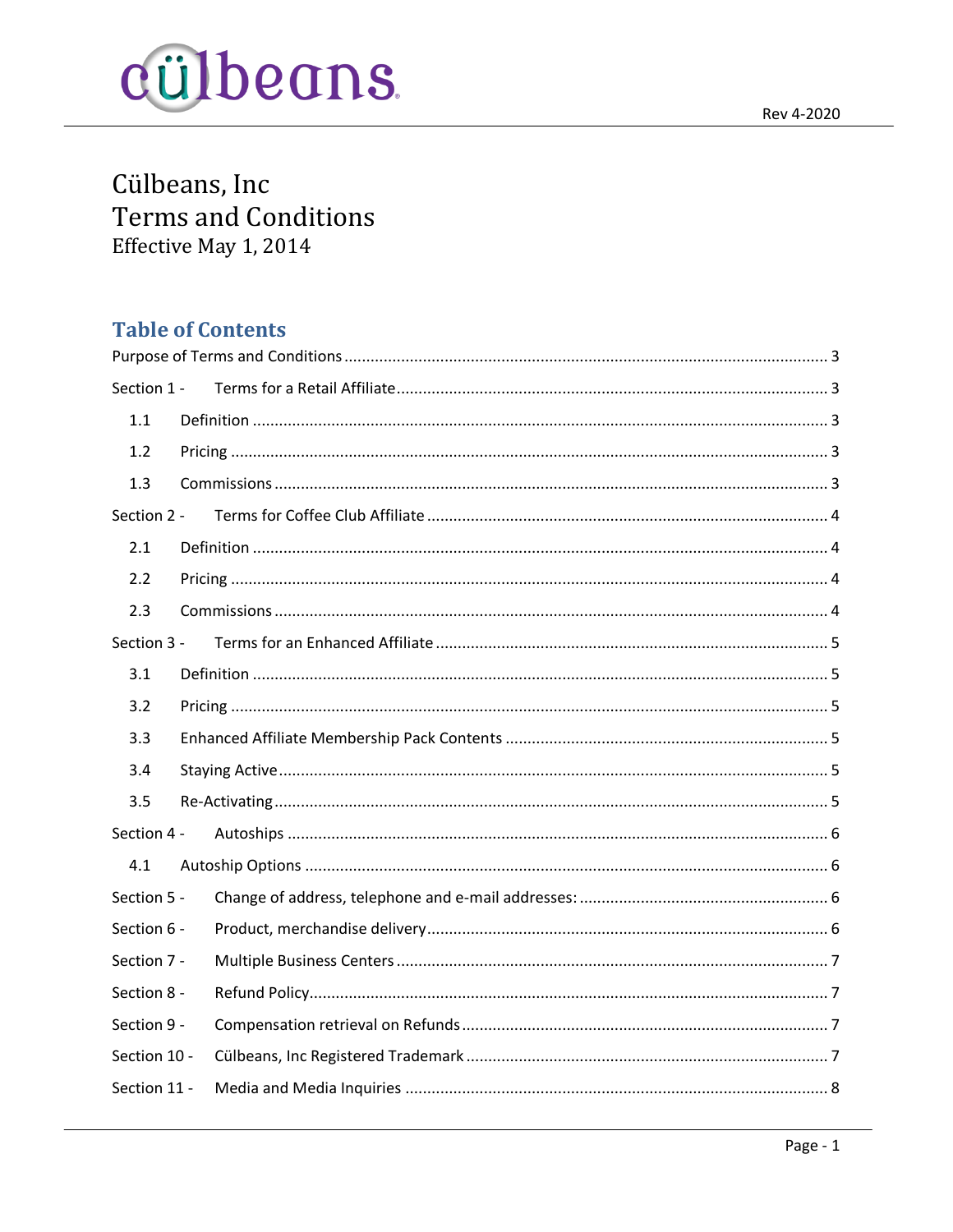# cülbeans.

| Section 12 - |  |
|--------------|--|
| Section 13 - |  |
| Section 14 - |  |
| Section 15 - |  |
| Section 16 - |  |
| Section 17 - |  |
| Section 18 - |  |
| Section 19 - |  |
| Section 20 - |  |
| Section 21 - |  |
| Section 22 - |  |
| 22.1         |  |
| 22.2         |  |

Hereinafter, the term "Member" refers to Retail Affiliates, Coffee Club Affiliates and Enhanced Affiliates.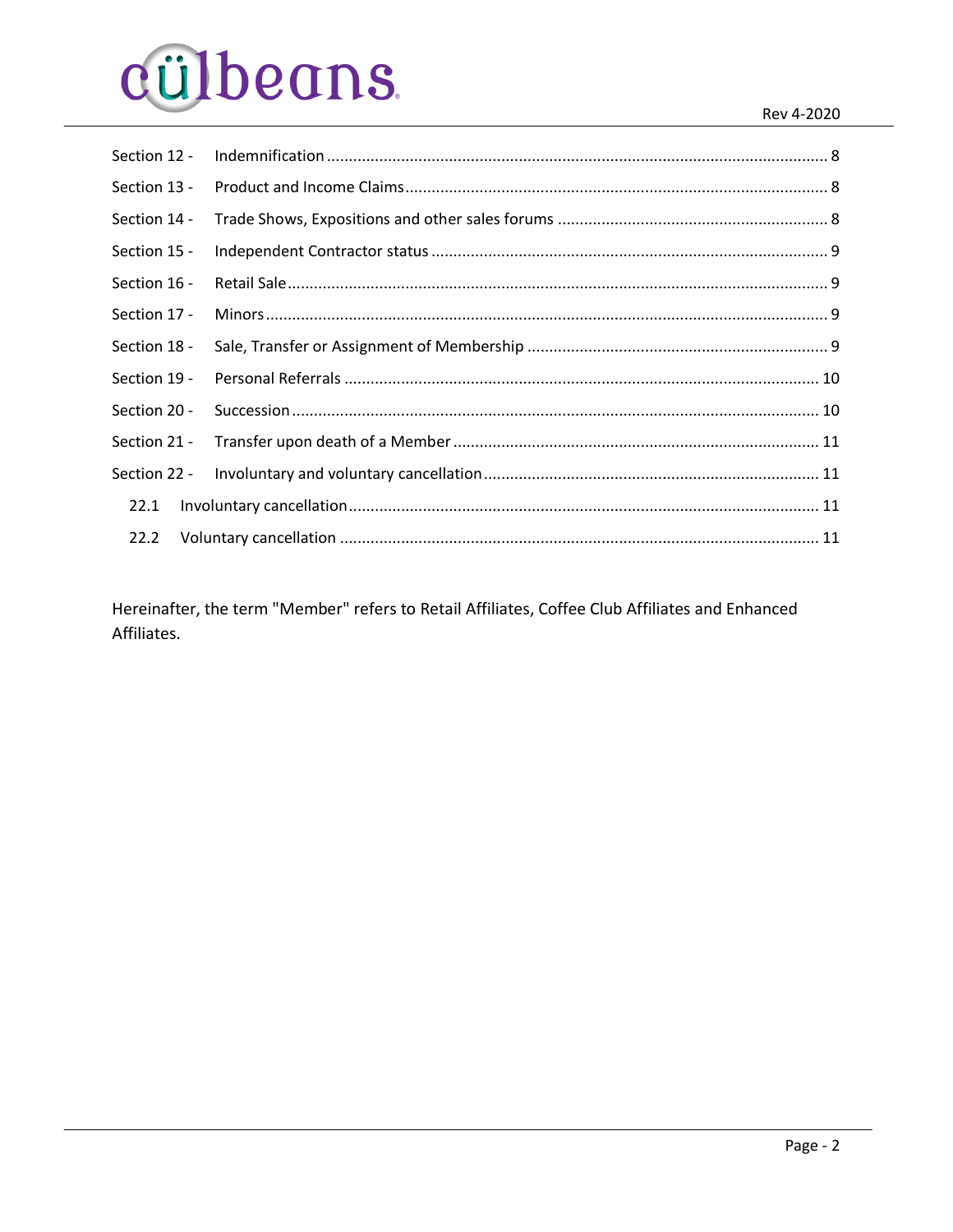

# <span id="page-2-0"></span>**Purpose of Terms and Conditions**

These Terms and Conditions (also known as "Agreement") in their present form and as amended at the sole discretion of Cülbeans, Inc. are created for the understanding of the Cülbeans Members and Affiliates that through proper conduct and integrity he or she may be an active member. It is the responsibility of each Member or Affiliate to read, understand, adhere to and ensure that he or she is aware of and operating under this Agreement.

# <span id="page-2-1"></span>**Section 1 - Terms for a Retail Affiliate**

#### <span id="page-2-2"></span>**1.1 Definition**

A Retail Affiliate is an individual who registers on our website with the intention purchasing products and/or referring Members to Cülbeans and gradually building a Member base to earn from. Retail Affiliates can earn recurring compensation from any Affiliates they refer.

#### <span id="page-2-3"></span>**1.2 Pricing**

Retail Affiliate memberships are absolutely free. Customers who purchase Cülbeans products at retail pricing are also automatically enrolled as Retail Affiliates.

#### <span id="page-2-4"></span>**1.3 Commissions**

- Retail Affiliate members earn 10% commissions from all personally referred Affiliates (first level) who purchase Cülbeans commissionable products including Coffees, Teas, Supplements and Memberships.
- There are absolutely no qualifications or purchase requirements to be a Retail Affiliate and earn commissions.
- Retail Affiliates may upgrade to a Coffee Club Affiliate or an Enhanced Affiliate at any time by purchasing either respective memberships.
	- $\circ$  This is common when Retail Affiliates see growth beyond their first level of referrals.
- Cülbeans pays commissions to all Affiliates once their earned commissions add up to \$25 or more (You may request payment thresholds of lesser or greater amounts at any time).
- Commissions are paid directly to an Affiliates bank account. This requires the Affiliate to provide Direct Deposit bank account information by calling Cülbeans support or emailing the necessary information.
- Commissions that remain unpaid for more than 3 months because bank account information has not been provided will be applied as Store Credits for the Affiliate to use on future purchases.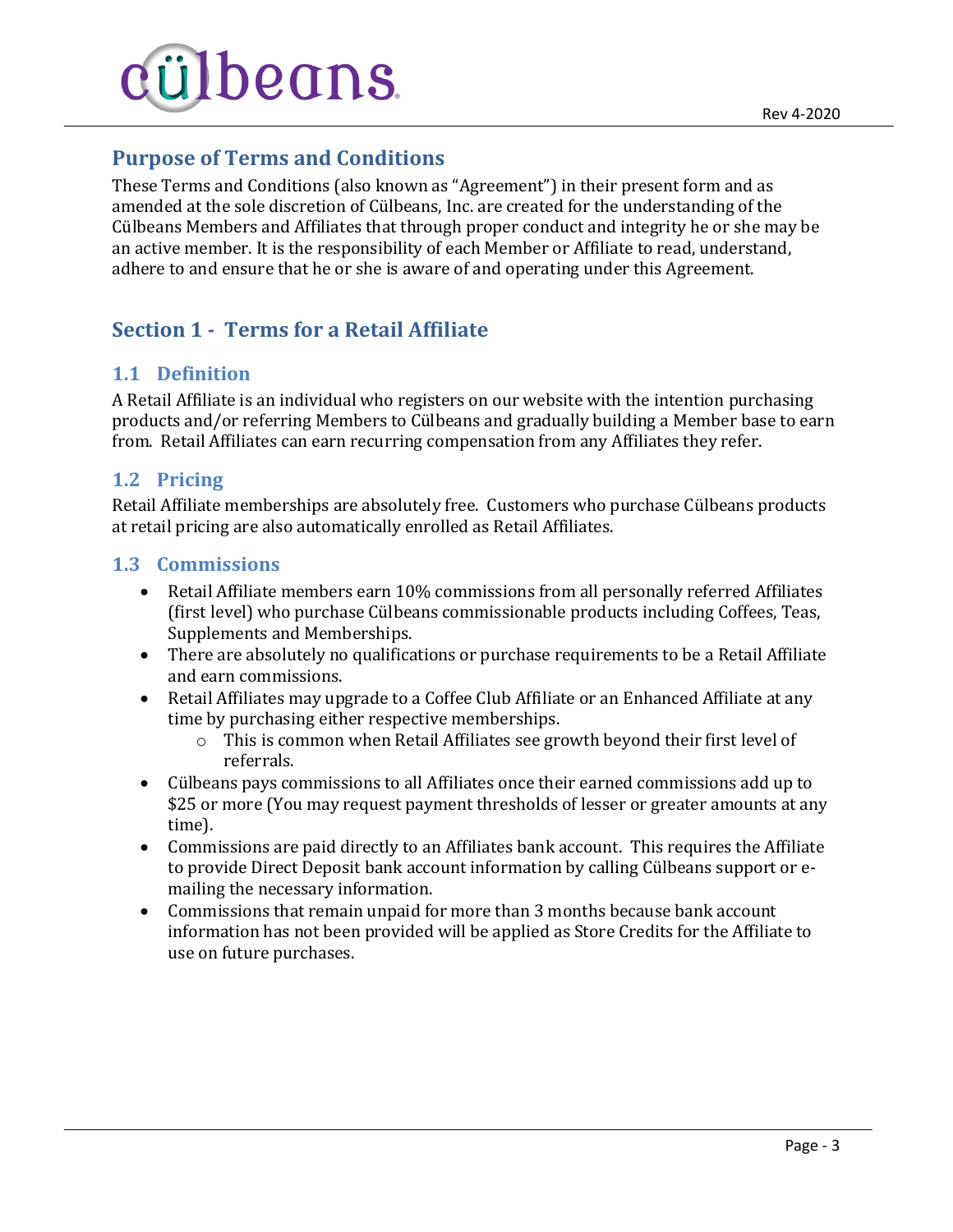

# <span id="page-3-0"></span>**Section 2 - Terms for Coffee Club Affiliate**

#### <span id="page-3-1"></span>**2.1 Definition**

A Coffee Club Affiliate is an individual who purchases a Coffee Club Affiliate Membership (includes a product of choice and a lifetime discount membership) which allows them to buy Cülbeans products at Membership pricing for life. Coffee Club Affiliates can earn recurring compensation from any Affiliates they refer

#### <span id="page-3-2"></span>**2.2 Pricing**

The cost for the Coffee Club Affiliate Membership is \$69 for a lifetime (doesn't expire).

#### <span id="page-3-3"></span>**2.3 Commissions**

- Coffee Club Affiliates earn 10% commissions from all personally referred Affiliates (first level) who purchase Cülbeans commissionable products including Coffees, Teas, Supplements and Memberships.
- When a Coffee Club Affiliate refers a Member who purchases at Retail Price from the web site, the Coffee Club Affiliate will earn the difference between the Membership Discounted Price and the Retail Price, plus 10% of the Membership Price.
	- o i.e. a bag of Black Bold Retails for \$26 and the Coffee Club Affiliate Membership Price is \$20. When a referred Affiliate purchases at the Retail price, the Coffee Club Affiliate who referred them will earn \$8 (\$6 difference plus \$2 for 10% of Membership price)
- Coffee Club Affiliates earn additional commissions when referrals purchase membership packs.
- Beyond the initial Membership purchase, there are absolutely no qualifications or additional purchase requirements to be a Coffee Club Affiliate and earn commissions.
- Coffee Club Affiliates may upgrade to an Enhanced Affiliate at any time by purchasing the Enhanced Affiliate Membership Pack.
	- o This is common when a Coffee Club Affiliate sees growth beyond their first level of referrals.
- Cülbeans pays commissions to all Affiliates once their earned commissions add up to \$25 or more (You may request payment thresholds of lesser or greater amounts at any time).
- Commissions are paid directly to an Affiliates bank account. This requires the Affiliate to provide Direct Deposit bank account information by calling Cülbeans support or emailing the necessary information.
- Commissions that remain unpaid for more than 3 months because bank account information has not been provided will be applied as Store Credits for the Affiliate to use on future purchases.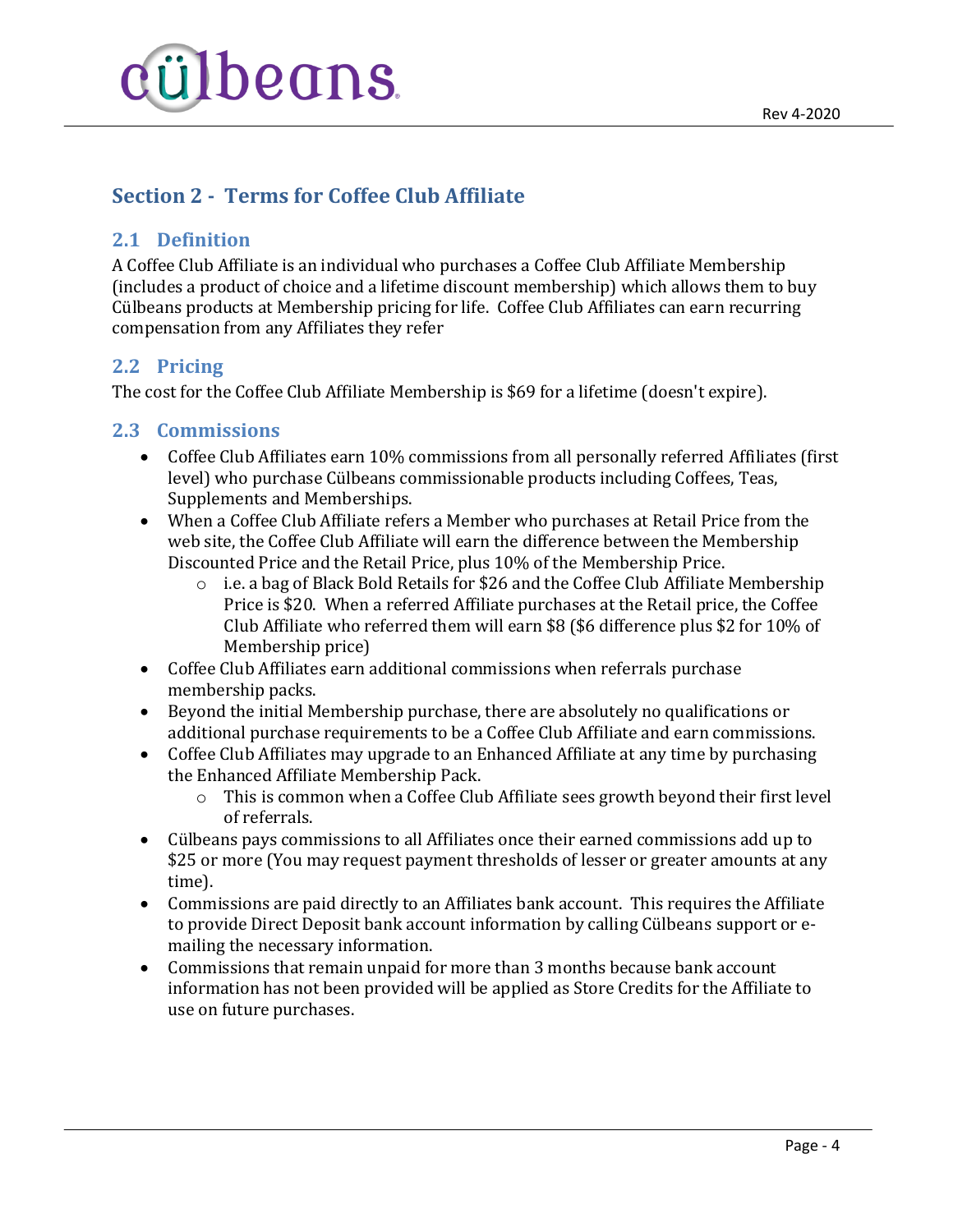

# <span id="page-4-0"></span>**Section 3 - Terms for an Enhanced Affiliate**

## <span id="page-4-1"></span>**3.1 Definition**

An Enhanced Affiliate is an individual who purchases an Enhanced Affiliate Membership and is able to receive Membership pricing along with earning recurring compensation from individuals they refer. Enhanced Affiliates earn 10% from their personal referrals in the same manner as Retail and Coffee Club Affiliates. However, Enhanced Affiliates are entitled to earn an additional 4 levels of commissions beyond their personal referrals. These levels are paid at 5%, 5%, 3%, 2% respectively.

### <span id="page-4-2"></span>**3.2 Pricing**

An individual can become an Enhanced Affiliate by purchasing the Enhanced Affiliate Membership Pack for \$129.

### <span id="page-4-3"></span>**3.3 Enhanced Affiliate Membership Pack Contents**

Items included in the Enhanced Affiliate Membership Pack:

- 1 bag of Black Bold
- 1 bag of Latte Lover
- 1 bag of Mocha Choco-latte
- 1 bag of Hemp Cafe
- 1 bag of Chai Tea
- 2 samples of Grean Tea and Rooibos Tea
- A Cülbeans flash drive/USB containing tools and information
- Lifetime Discount Membership

#### <span id="page-4-4"></span>**3.4 Staying Active**

An Enhanced Affiliate remains active by having a personal monthly order every month of at least \$50 (at their discounted price) or by referring 3 new customers who purchased at least 1 bag each through their replicated website. The order requirement starts the next calendar month after the Enhanced Affiliate Membership Pack is purchased.

Enhanced Affiliates who do not maintain a continual \$50 monthly order will be transitioned to a Coffee Club Affiliate on the 1st of the following month.

#### <span id="page-4-5"></span>**3.5 Re-Activating**

Enhanced Affiliates who are transitioned to a Coffee Club Affiliate can either choose to remain a Coffee Club Affiliate or they can re-activate by purchasing another Enhanced Affiliate Membership Pack. While transitioned to a Coffee Club Affiliate, commissions will only be earned as a Coffee Club Affiliate and not an Enhanced Affiliate.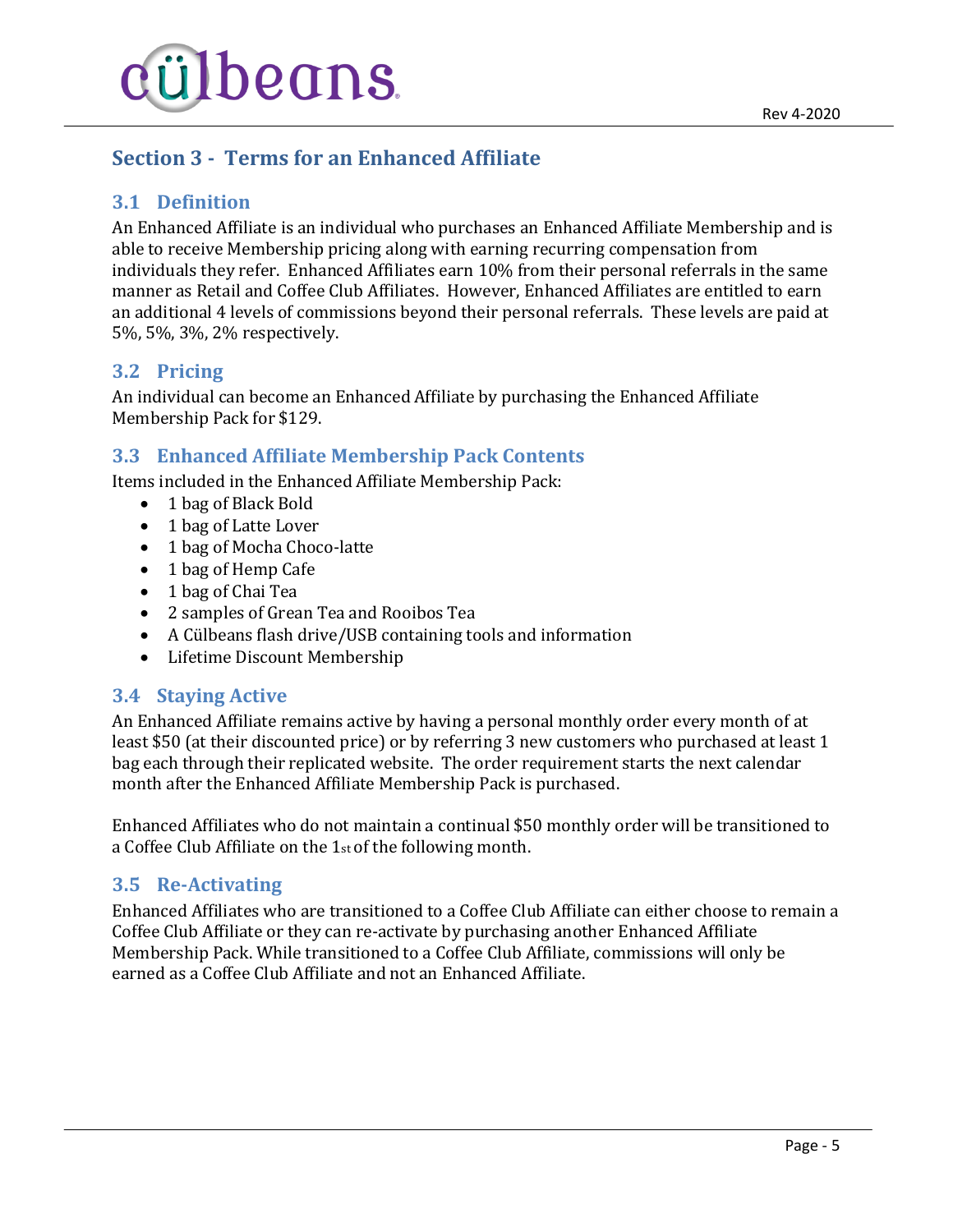

## <span id="page-5-0"></span>**Section 4 - Autoships**

#### <span id="page-5-1"></span>**4.1 Autoship Options**

- $\bullet$  Affiliates can choose between the dates of the 5th, 15th, or 25th to schedule his or her Auto-ship.
- Enhanced Affiliates who chose to use autoship for their \$50 minimum monthly order to stay active will receive 2 Simple Sampler Credits on the "Verb" Mobile App to share and help promote to prospects.
- Should the Affiliate's credit card decline, Cülbeans will automatically attempt the Autoship charge the following business day. Should it decline again, Cülbeans will contact the Affiliate via email and/or phone to collect Auto-ship payment.

## <span id="page-5-2"></span>**Section 5 - Change of address, telephone and e-mail addresses:**

To ensure timely delivery of products and sales materials, it is important that the Cülbeans files are current. Street addresses are required for shipping since USPS cannot deliver to a post office box.

Members planning to change their email address or move must update their profile on the Cülbeans website. Cülbeans is not responsible if shipments were shipped before the Member made the proper changes. To guarantee proper delivery, two weeks advance notice (updating profile) must be done.

## <span id="page-5-3"></span>**Section 6 - Product, merchandise delivery**

At time of purchase, Cülbeans will ship product within 2 business days via USPS (other options may be used upon special request).

Once Cülbeans has shipped product and Cülbeans received a tracking number. Cülbeans will update the invoice record on file with the corresponding tracking number so the Member can track their package.

Once shipments have left the Cülbeans warehouse, Cülbeans will not be responsible for the guaranteed arrival as that will be the sole responsibility of the carrier.

Cülbeans is not responsible for lost, stolen or damaged product or merchandise. Should this occur, it is the Members responsibility to contact the shipping company, provide the tracking confirmation number and settle the complaint with the shipping company. It is also the full responsibility of the Member to enter an accurate shipping address in their profile. Should the address be inaccurate, resulting in a lost shipment, Cülbeans will not be responsible for the lost product and/or merchandise.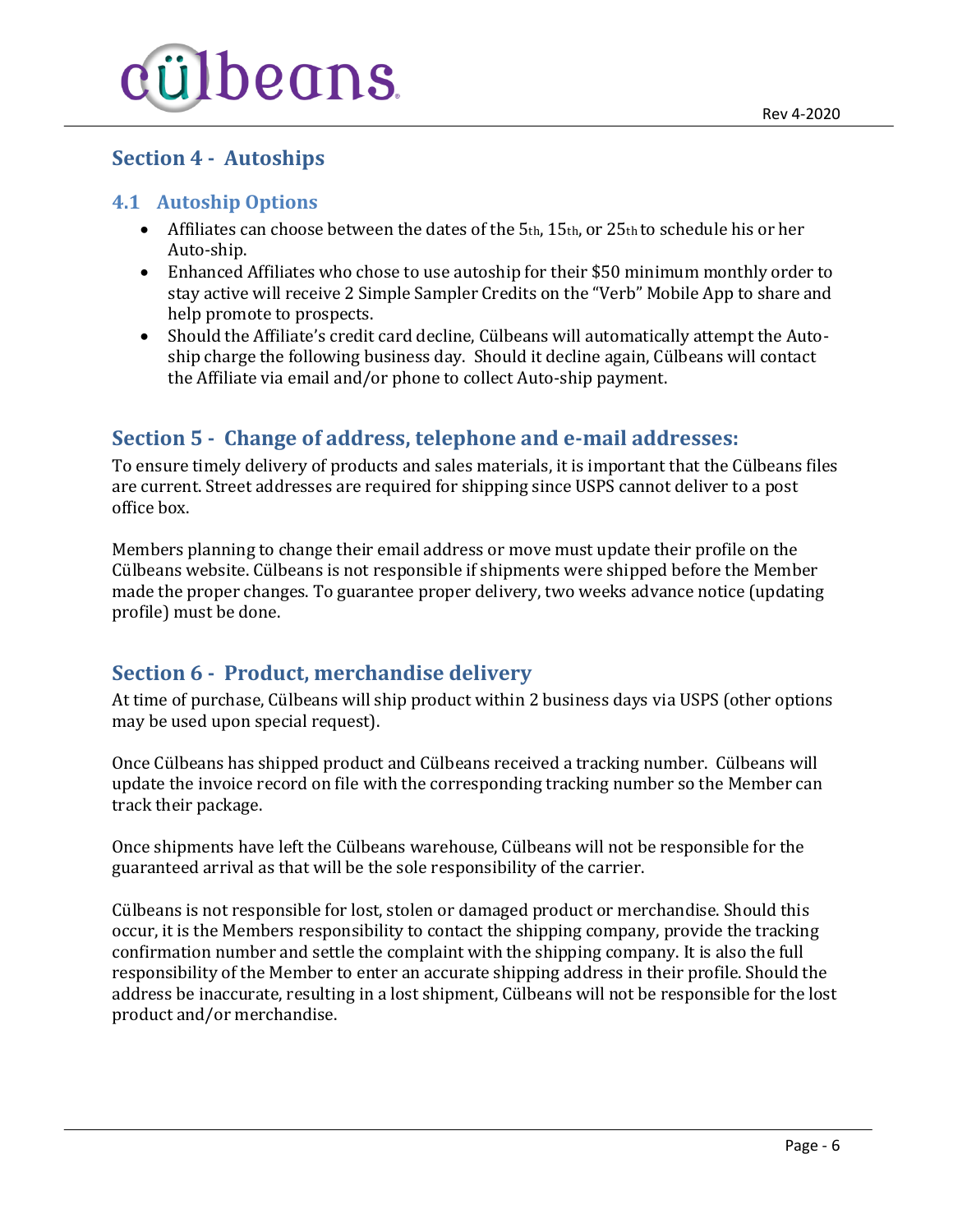

## <span id="page-6-0"></span>**Section 7 - Multiple Business Centers**

Cülbeans will not allow any affiliate to sponsor another affiliate at the same address. This would be unfair to the upline sponsor in potentially reducing their commission percentage from 10% (first level) to 5% (second level). If duplicate addresses are found, the member will be notified and required to select the membership to retain going forward. All others will be moved to the upline sponsor.

## <span id="page-6-1"></span>**Section 8 - Refund Policy**

Product Refunds are given at a 75% value of wholesale cost. Refunds are only given when product has been returned to warehouse undamaged and unopened. Refunds will be given within 7 business days after the Cülbeans warehouse receives the product.

If a refund is requested on a Membership Pack, the member's position will be transitioned to a Retail Affiliate at the time of refund.

## <span id="page-6-2"></span>**Section 9 - Compensation retrieval on Refunds**

Should a Member receive a refund, any and all upline Members that received compensation for that product that has been refunded will have the commissions deleted (if not yet paid) before Compensations are paid for that month..

If commissions have already been paid, the Cülbeans compensation software will deduct the commission amount from the earning Members next compensation period.

## <span id="page-6-3"></span>**Section 10 - Cülbeans, Inc Registered Trademark**

The name Cülbeans, the phrase "Drink the Benefits", as well as the "ü" in Cülbeans are registered and trademarked with the U.S. Patent and Trademark office. All "marks" are and shall remain the exclusive property of Cülbeans, Inc.

Unauthorized use of the "marks" is prohibited. Cülbeans, Inc. will not allow the use of its trade names, trademarks, designs, or symbols, or any derivatives of such marks, by any person, including Cülbeans Members, in any unauthorized manner without its prior written permission.

Any Cül Club Member with a domain name or Social Media URL utilizing any of the Company's Marks (i.e. "Cülbeans, "ü", etc.) are subject to the Company's right to request the Members domain name or URL to be transferred to Cülbeans, Inc. or cancelled.

The Member must continue to adhere to all other Cülbeans Terms and Conditions and Advertising guidelines. Members must also include Cülbeans, Inc. on all advertising and social media sites that they are a Member. Testimonials with health/medical claims, income claims or disparaging comments, remarks, etc. will not be allowed. Cülbeans, Inc. reserves the right to take appropriate actions for any violations of this policy.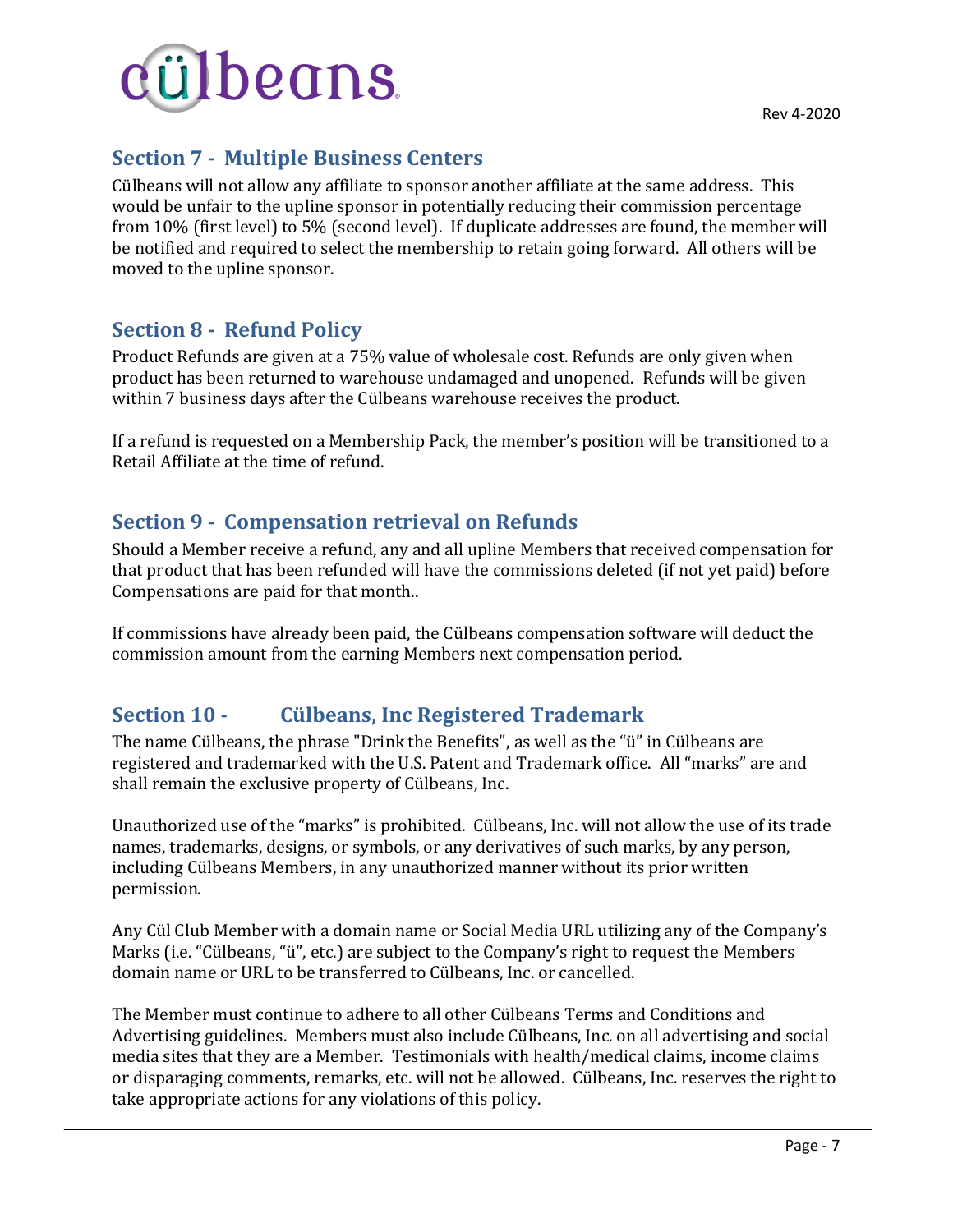

## <span id="page-7-0"></span>**Section 11 - Media and Media Inquiries**

Cülbeans Members may not attempt to respond to media inquiries regarding Cülbeans or its products. All inquiries by any type of media must be immediately referred to Cülbeans, Inc. This policy is designed to assure that accurate and consistent information is provided to the public as well as a proper public image.

Television and Radio Advertising: Cülbeans Members may not advertise on television or radio except with Cülbeans prior written approval.

# <span id="page-7-1"></span>**Section 12 - Indemnification**

Cülbeans Members are fully responsible for all of his or her verbal and written statements made regarding Cülbeans products and the compensation plan, which are not expressly contained, in official Cülbeans materials. Members agree to indemnify Cülbeans, Inc. and it's directors, officers, employees, and agents, and hold them harmless from any and all liability including judgments, civil penalties, refunds, attorney fees, court costs, or lost business incurred by Cülbeans as a result of the Member unauthorized representations or actions. This provision shall survive the termination of the Member Agreement.

## <span id="page-7-2"></span>**Section 13 - Product and Income Claims**

No claims (including personal testimonials) as to therapeutic, curative or beneficial properties of any products offered by Cülbeans may be made by Members, except for those claims contained in official Cülbeans literature.

No Member may make any claim that Cülbeans products are useful in the cure, treatment, diagnosis, mitigation or prevention of any diseases. Such statements can be perceived as medical or drug claims and can potentially violate federal and state laws and regulations.

When a Cülbeans Member is presenting or discussing the Cülbeans opportunity or compensation plan to a prospective Member, the Cülbeans Member may not make income projections, income claims, or disclose his or her Cülbeans income (including the showing of checks, copies of checks, banks statements, tax records or pay card account information)

# <span id="page-7-3"></span>**Section 14 - Trade Shows, Expositions and other sales forums**

Cülbeans Members may display and/or sell Cülbeans products at trade shows and professional expositions. To keep the Cülbeans Registered Trademark (including all sales and marketing materials) congruent, a Cülbeans Member must only use the approved official Cülbeans promotional and marketing tools (including banners, flyers, promotional cards, t-shirts, etc.).

The conduct of a Cülbeans Member is vital. All Members must act professional and conduct business with the utmost pride in the Cülbeans brand. A Member may not be rude, loud, obnoxious, unprofessional, use profane language and do or say anything that may potentially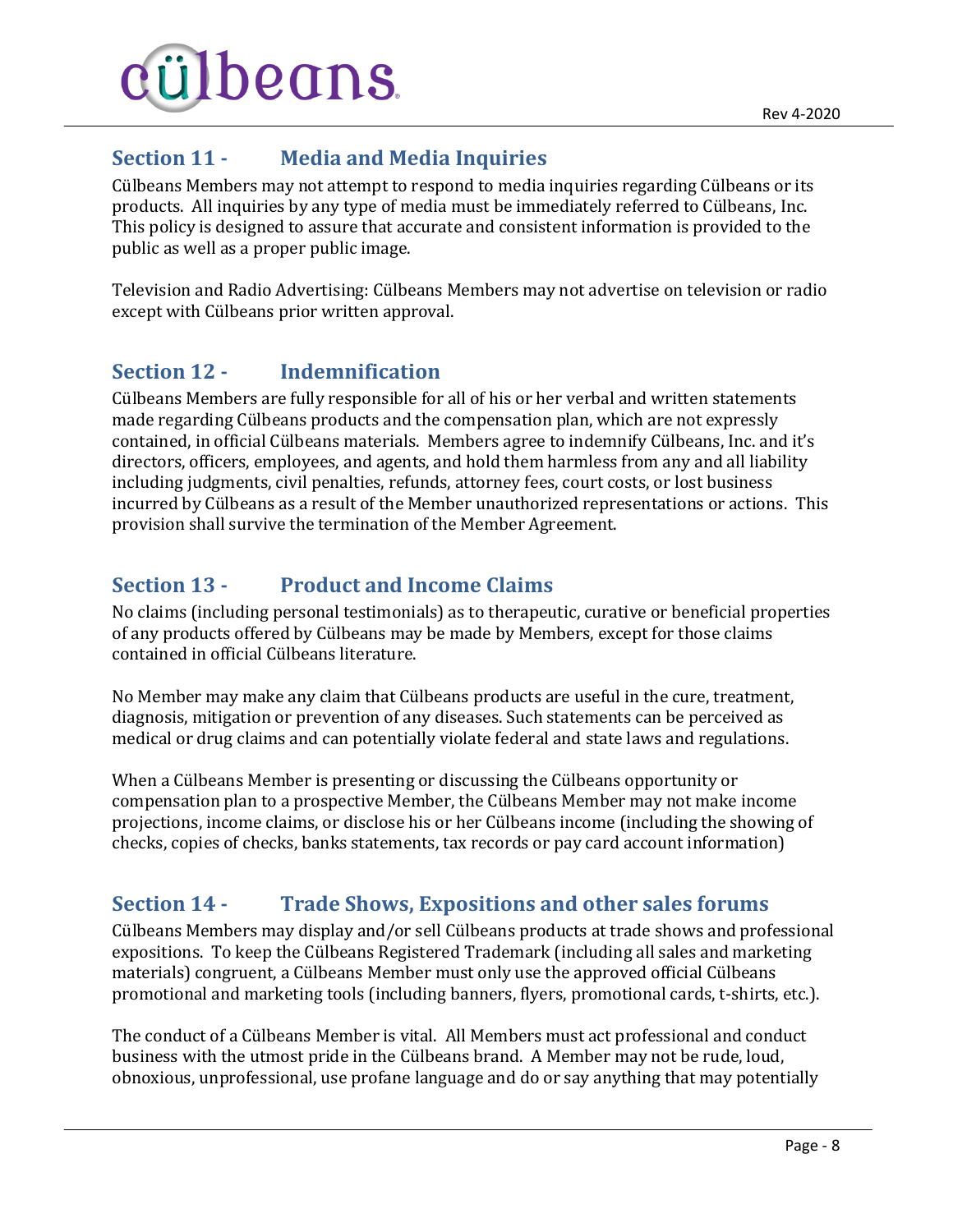

hurt the company brand.

A Cülbeans Member is to reserve their space in their name and as a "Cülbeans Affiliate" and not to represent themselves as the company and/or corporate. The Cülbeans Member is also fully financially responsible for the costs of the trade show, exposition or other sales forums. This includes booth space, electricity, hot water, insurance, any and all expenses that the venue charges.

## <span id="page-8-0"></span>**Section 15 - Independent Contractor status**

Cülbeans Members are independent contractors and are not purchasers of a franchise or a business opportunity. The agreement between Cülbeans and its Members does not create an employer/employee relationship, agency, partnership, or joint venture between Cülbeans and the Member. Members shall not be treated as an employee for his or her services or for Federal or State tax purposes. All Members are responsible for paying applicable local, state and federal taxes due from all compensation earned as an independent contractor from Cülbeans. The Member has no authority (expressed or implied), to bind Cülbeans to any obligation. Each Member shall establish his or her own goals, hours, and methods of sale, so long as he or she complies with the terms of the Member Agreement and applicable laws.

## <span id="page-8-1"></span>**Section 16 - Retail Sale**

When a Cülbeans Member sells a Cülbeans product for retail profit, that Member is fully responsible for claiming the accurate retail profit income as well as paying the federal and state tax associated with that income.

#### <span id="page-8-2"></span>**Section 17 - Minors**

A person who is recognized, as a minor in his/her state of residence may not be a Cülbeans Member. Members shall not enroll or recruit minors into the Cülbeans.

# <span id="page-8-3"></span>**Section 18 - Sale, Transfer or Assignment of Membership**

Although a Cülbeans Membership is a privately owned, independently operated business, the sale, transfer or assignment of a Cülbeans Membership is subject to certain limitations. If an Affiliate wishes to sell his or her Cülbeans Membership, the following criteria must be met:

- A) The selling Affiliate must be in good standing and not in violation of any of the terms of the Member Agreement in order to be eligible to sell, transfer or assign.
- B) Before the sale, transfer or assignment must be finalized and approved by Cülbeans, any debt obligations the selling Member has with Cülbeans must be satisfied.
- C) The selling Member must receive written approval from the compliance department before proceeding with the sale.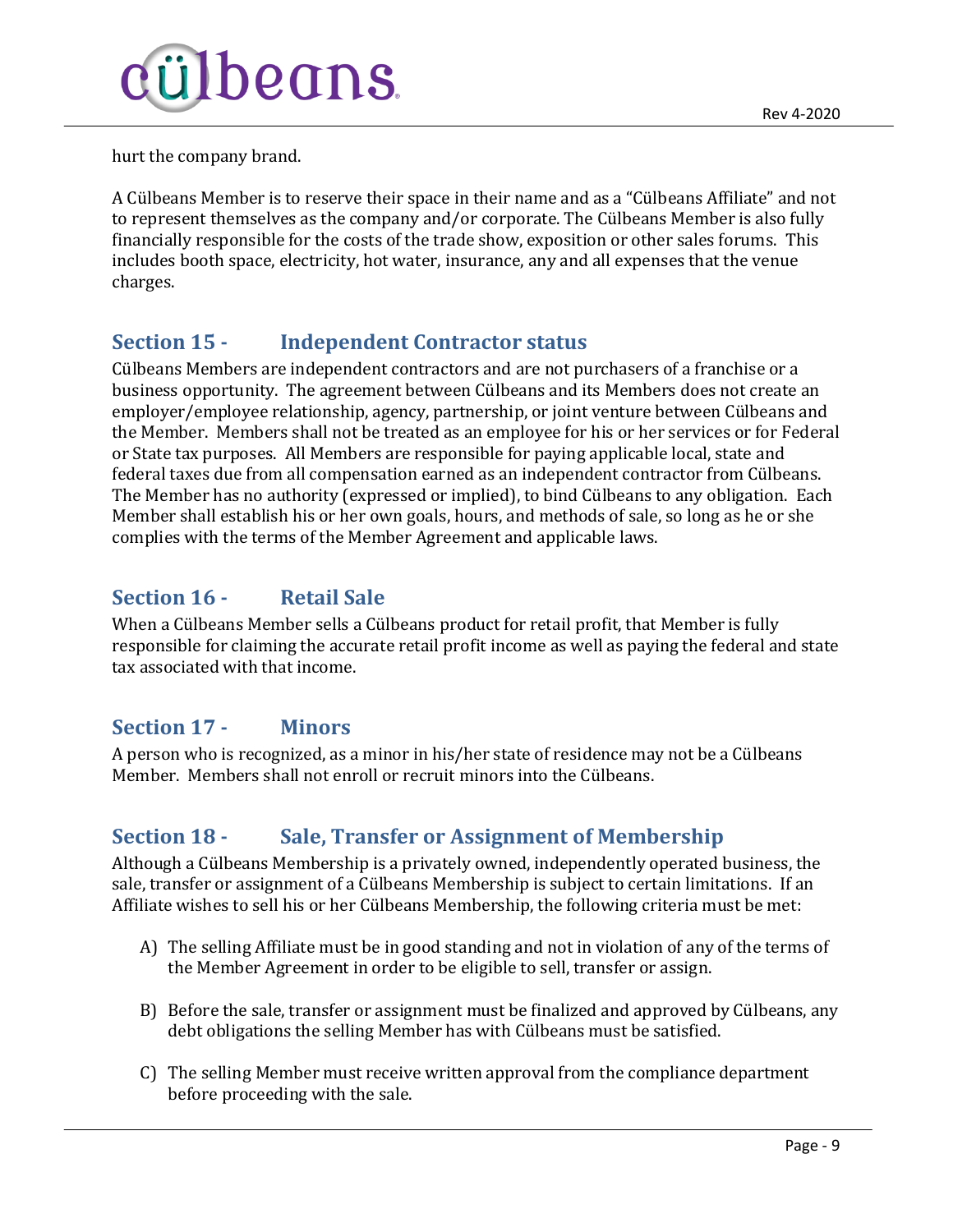

- D) Protection of the existing line of sponsorship must always be maintained.
- <span id="page-9-0"></span>E) The buyer must adhere to the Terms and Conditions.

## **Section 19 - Personal Referrals**

All active Cülbeans Members in good standing have the right to personally refer and enroll others into Cülbeans. Each prospective Member has the ultimate right to choose his or her own enroller. If two Members claim to be the personal enroller of the same new Member, Cülbeans shall regard the first registration received by Cülbeans as controlling. The enroller may assist the registrant in filling out the member registration form. However, the registrant must personally review and agree to the online Cülbeans Terms and Conditions.

Inactive Members are Members who haven't purchased in more than 3 years. These Members can change their sponsor upon request and notification to corporate.

#### <span id="page-9-1"></span>**Section 20 - Succession**

14.1 – Upon the death or incapacitation of a Member, his or her business may be passed to his or her heirs. Appropriate legal documentation must be submitted to Cülbeans to ensure the transfer is proper. Whenever a Cülbeans Member business is transferred by a will or other testamentary process, the beneficiary acquires the right to collect all compensation of the deceased Members marketing organization provided the following qualifications are met. The successor(s) must:

- A) Execute a Member Agreement
- B) Comply with terms and provisions of the Member Agreement
- C) Abide by the terms of an "Active" Member to maintain its Active Status

Compensation of the Cülbeans Member business transferred pursuant to this section will require the heirs to register a new bank account for direct deposits. If the business is bequeathed to joint devisees, they must form a business entity and acquire a federal taxpayer identification number. Cülbeans will issue all compensation and one 1099 to the business entity.